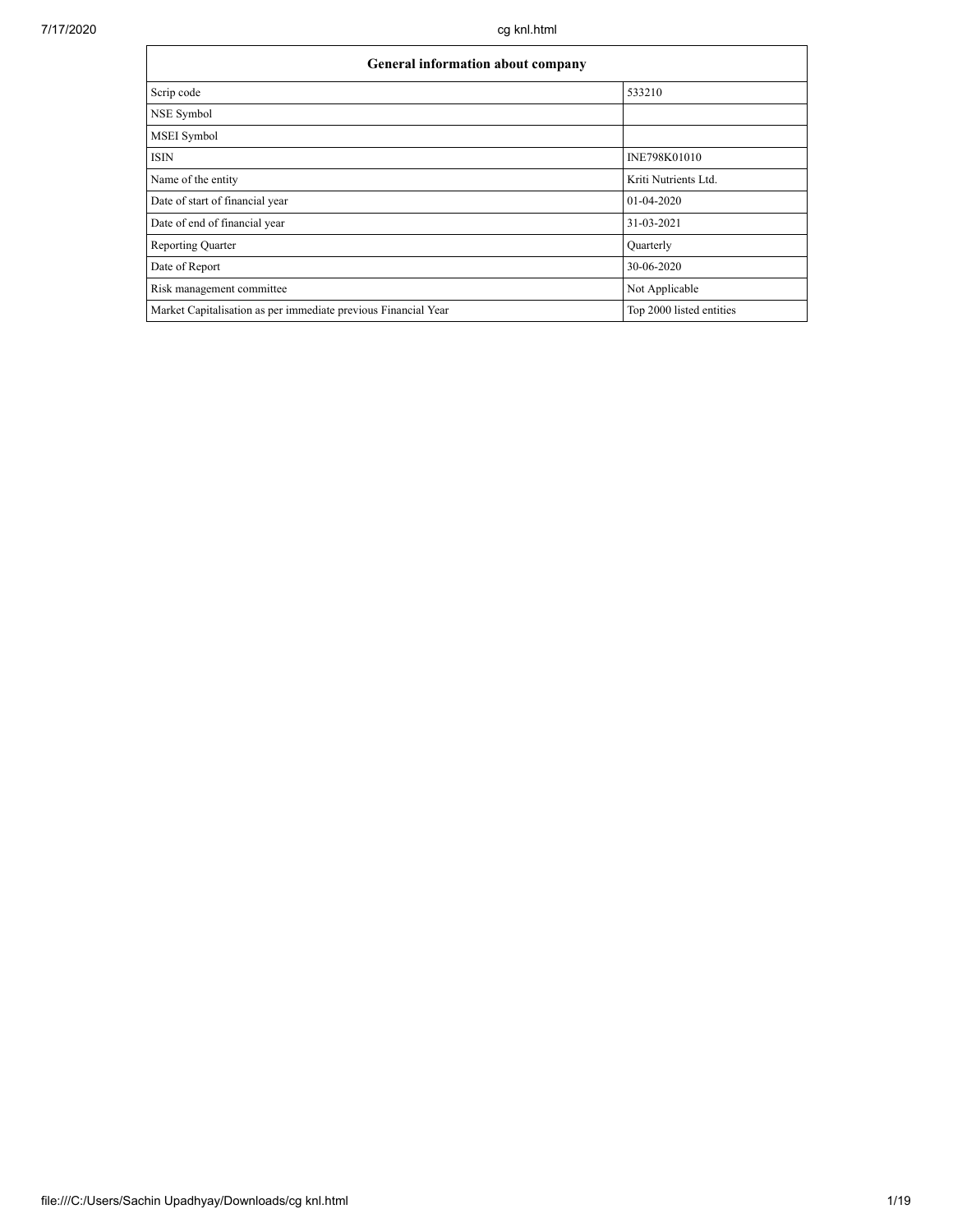## **Annexure I**

### **Annexure I to be submitted by listed entity on quarterly basis**

### **I. Composition of Board of Directors**

|                                  |                     |            |                                                       |                                       |                               |                          | Disclosure of notes on composition of board of directors explanatory                                 |                                             |                                          |                                                          |                      |                                            |                                                                                                                                                |                                                                                                                                                                      |                                                                                                                                                                          |                                                                                                                              |
|----------------------------------|---------------------|------------|-------------------------------------------------------|---------------------------------------|-------------------------------|--------------------------|------------------------------------------------------------------------------------------------------|---------------------------------------------|------------------------------------------|----------------------------------------------------------|----------------------|--------------------------------------------|------------------------------------------------------------------------------------------------------------------------------------------------|----------------------------------------------------------------------------------------------------------------------------------------------------------------------|--------------------------------------------------------------------------------------------------------------------------------------------------------------------------|------------------------------------------------------------------------------------------------------------------------------|
|                                  |                     |            |                                                       |                                       |                               |                          |                                                                                                      |                                             |                                          | Wether the listed entity has a Regular Chairperson   Yes |                      |                                            |                                                                                                                                                |                                                                                                                                                                      |                                                                                                                                                                          |                                                                                                                              |
|                                  |                     |            |                                                       |                                       |                               |                          |                                                                                                      |                                             |                                          | Whether Chairperson is related to MD or CEO   Yes        |                      |                                            |                                                                                                                                                |                                                                                                                                                                      |                                                                                                                                                                          |                                                                                                                              |
| le of the Director               | PAN                 | <b>DIN</b> | Category 1<br>of directors                            | Category 2<br>of directors            | Category<br>3 of<br>directors | Date<br>of<br>Birth      | Whether<br>special<br>resolution<br>passed?<br>[Refer Reg.<br>$17(1A)$ of<br>Listing<br>Regulations] | Date of<br>passing<br>special<br>resolution | <b>Initial Date</b><br>of<br>appointment | Date of Re-<br>appointment                               | Date of<br>cessation | Tenure<br>of<br>director<br>(in<br>months) | No of<br>Directorship<br>in listed<br>entities<br>including<br>this listed<br>entity (Refer<br>Regulation<br>17A of<br>Listing<br>Regulations) | No of<br>Independent<br>Directorship<br>in listed<br>entities<br>including<br>this listed<br>entity<br>(Refer<br>Regulation<br>$17A(1)$ of<br>Listing<br>Regulations | Number of<br>memberships<br>in Audit/<br>Stakeholder<br>Committee(s)<br>including this<br>listed entity<br>(Refer<br>Regulation<br>$26(1)$ of<br>Listing<br>Regulations) | No ${\rm o}$<br>Chair<br>in A<br>Stake<br>Com<br>held it<br>ent:<br>inclu<br>this 1<br>entity<br>Regu<br>26(<br>Lis<br>Regul |
| ingh Mehta                       | AFIPM2249E          | 00023523   | Executive<br>Director                                 | Chairperson<br>related to<br>Promoter | MD                            | $03 -$<br>$03 -$<br>1954 | <b>NA</b>                                                                                            |                                             | 26-12-2009                               | 12-01-2019                                               |                      | 36                                         | $\overline{\mathbf{3}}$                                                                                                                        |                                                                                                                                                                      | 3                                                                                                                                                                        | $\Omega$                                                                                                                     |
| ia Mehta                         | AFIPM2248F          | 00023632   | Non-<br>Executive -<br>Non<br>Independent<br>Director | Not<br>Applicable                     |                               | $25 -$<br>$05 -$<br>1960 | <b>NA</b>                                                                                            |                                             | 26-12-2009                               |                                                          |                      |                                            | 2                                                                                                                                              | $\Omega$                                                                                                                                                             | $\overline{4}$                                                                                                                                                           |                                                                                                                              |
| <b>ABH SINGH</b><br>Ά            | AFUPM3715P          | 00023591   | Executive<br>Director                                 | Not<br>Applicable                     |                               | $29 -$<br>$07 -$<br>1981 | NA                                                                                                   |                                             | 26-12-2009                               | 01-08-2019                                               |                      | 36                                         | 2                                                                                                                                              | $\theta$                                                                                                                                                             |                                                                                                                                                                          | $\Omega$                                                                                                                     |
| <b>DRASEKHARAN</b><br><b>KAR</b> | AABPB4869M 00003343 |            | Non-<br>Executive -<br>Independent<br>Director        | Not<br>Applicable                     |                               | $03 -$<br>$05 -$<br>1955 | NA                                                                                                   |                                             | 16-05-2019                               |                                                          |                      | 60                                         | $\overline{\mathbf{3}}$                                                                                                                        |                                                                                                                                                                      | 2                                                                                                                                                                        |                                                                                                                              |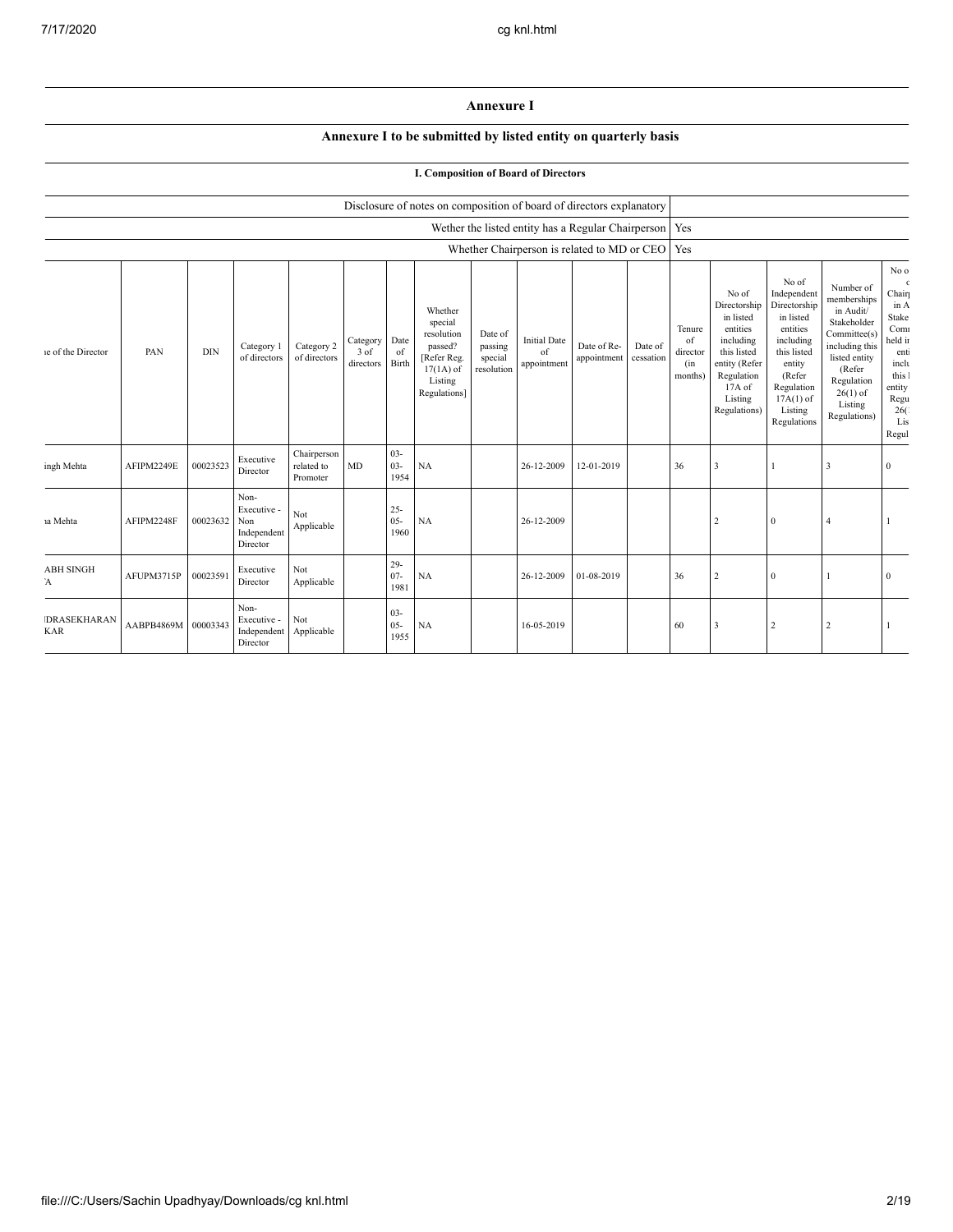|  | I. Composition of Board of Directors |  |  |  |
|--|--------------------------------------|--|--|--|
|--|--------------------------------------|--|--|--|

|    |                      |                               |                     |            |                                                |                                        |                   |                         | Disclosure of notes on composition of board of directors explanatory                                 |                                             |                                          |                            |                      |                                            |                                                                                                                                                |                                                                                                                                                                      |                                                                                                                        |
|----|----------------------|-------------------------------|---------------------|------------|------------------------------------------------|----------------------------------------|-------------------|-------------------------|------------------------------------------------------------------------------------------------------|---------------------------------------------|------------------------------------------|----------------------------|----------------------|--------------------------------------------|------------------------------------------------------------------------------------------------------------------------------------------------|----------------------------------------------------------------------------------------------------------------------------------------------------------------------|------------------------------------------------------------------------------------------------------------------------|
|    |                      |                               |                     |            |                                                |                                        |                   |                         | Wether the listed entity has a Regular Chairperson                                                   |                                             |                                          |                            |                      |                                            |                                                                                                                                                |                                                                                                                                                                      |                                                                                                                        |
| Sr | Title<br>(Mr)<br>Ms) | Name of<br>the<br>Director    | PAN                 | <b>DIN</b> | Category 1<br>of directors                     | Category 2 Category<br>of<br>directors | 3 of<br>directors | Date<br>of<br>Birth     | Whether<br>special<br>resolution<br>passed?<br>[Refer Reg.<br>$17(1A)$ of<br>Listing<br>Regulations] | Date of<br>passing<br>special<br>resolution | <b>Initial Date</b><br>of<br>appointment | Date of Re-<br>appointment | Date of<br>cessation | Tenure<br>of<br>director<br>(in<br>months) | No of<br>Directorship<br>in listed<br>entities<br>including<br>this listed<br>entity (Refer<br>Regulation<br>17A of<br>Listing<br>Regulations) | No of<br>Independent<br>Directorship<br>in listed<br>entities<br>including<br>this listed<br>entity<br>(Refer<br>Regulation<br>$17A(1)$ of<br>Listing<br>Regulations | Numbe<br>member<br>in Au<br>Stakeho<br>Commit<br>includin<br>listed e<br>(Ref)<br>Regula<br>26(1)<br>Listin<br>Regulat |
| 5  | Mr                   | <b>RAKESH</b><br><b>KALRA</b> | AHVPK6066E          | 00780354   | Non-<br>Executive -<br>Independent<br>Director | Not<br>Applicable                      |                   | $11-$<br>$09 -$<br>1949 | NA                                                                                                   |                                             | 27-01-2014                               | 01-04-2019                 |                      | 60                                         | $\overline{4}$                                                                                                                                 |                                                                                                                                                                      |                                                                                                                        |
| -6 | Mr                   | <b>MANOJ</b><br><b>FADNIS</b> | AACPF2329M 01087055 |            | Non-<br>Executive -<br>Independent<br>Director | Not<br>Applicable                      |                   | $16-$<br>$07 -$<br>1962 | NA                                                                                                   |                                             | 26-12-2009                               | 01-04-2019                 |                      | 60                                         | 3                                                                                                                                              | 3                                                                                                                                                                    |                                                                                                                        |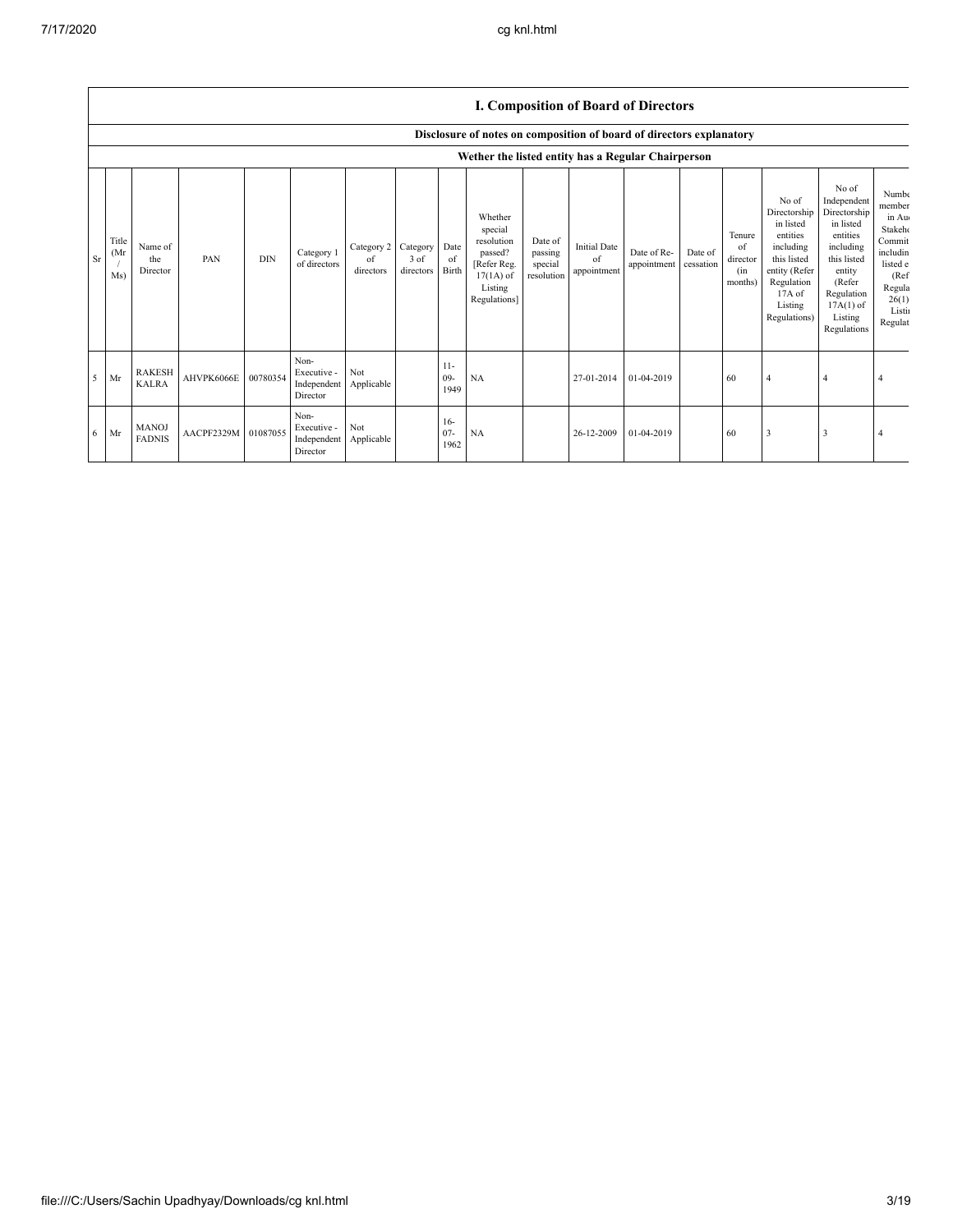|                                                                                                                                                                              |          | <b>Audit Committee Details</b> |                                                             |             |                  |  |                |
|------------------------------------------------------------------------------------------------------------------------------------------------------------------------------|----------|--------------------------------|-------------------------------------------------------------|-------------|------------------|--|----------------|
|                                                                                                                                                                              |          |                                | Whether the Audit Committee has a Regular Chairperson   Yes |             |                  |  |                |
| <b>DIN</b><br>Name of Committee<br>Date of<br>Category 2 of<br>Date of<br><b>Sr</b><br>Category 1 of directors<br>Appointment<br>directors<br>Number<br>Cessation<br>members |          |                                |                                                             |             |                  |  | <b>Remarks</b> |
|                                                                                                                                                                              | 01087055 | <b>MANOJ FADNIS</b>            | Non-Executive - Independent<br>Director                     | Chairperson | $12 - 01 - 2010$ |  |                |
| $\overline{c}$                                                                                                                                                               | 00023632 | Purnima Mehta                  | Non-Executive - Non<br><b>Independent Director</b>          | Member      | $12 - 01 - 2010$ |  |                |
| 3                                                                                                                                                                            |          | 00780354 RAKESH KALRA          | Non-Executive - Independent<br>Director                     | Member      | 27-01-2014       |  |                |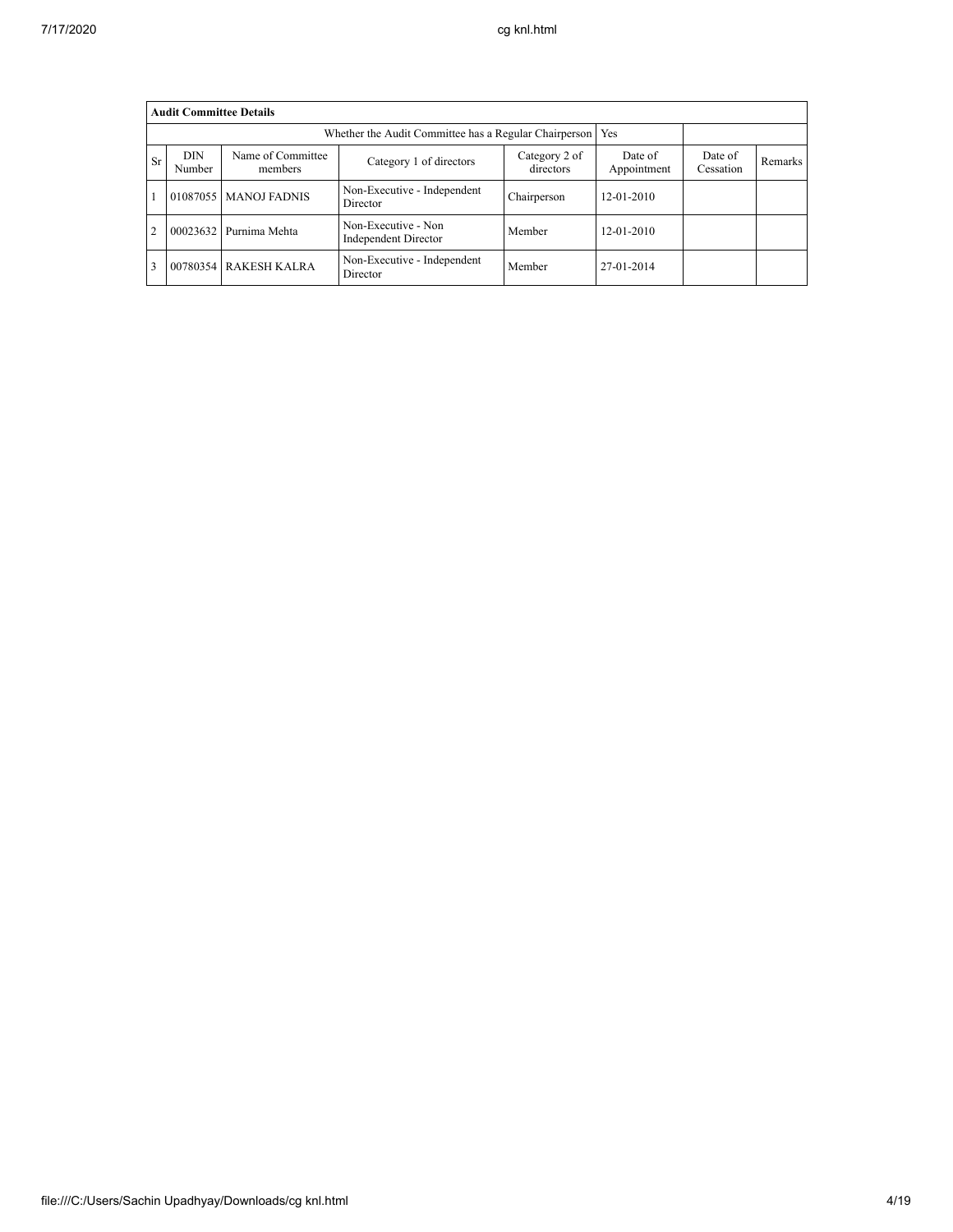|                | Nomination and remuneration committee |                                                                                   |                                                |                        |                      |         |  |  |  |  |
|----------------|---------------------------------------|-----------------------------------------------------------------------------------|------------------------------------------------|------------------------|----------------------|---------|--|--|--|--|
|                |                                       | Whether the Nomination and remuneration committee has a Regular Chairperson   Yes |                                                |                        |                      |         |  |  |  |  |
| <b>Sr</b>      | DIN.<br>Number                        | Name of Committee<br>members                                                      | Category 2 of<br>directors                     | Date of<br>Appointment | Date of<br>Cessation | Remarks |  |  |  |  |
|                |                                       | 01087055   MANOJ FADNIS                                                           | Non-Executive -<br><b>Independent Director</b> | Chairperson            | $12 - 01 - 2010$     |         |  |  |  |  |
| $\overline{c}$ |                                       | 00780354 RAKESH KALRA                                                             | Non-Executive -<br><b>Independent Director</b> | Member                 | 20-05-2015           |         |  |  |  |  |
| 3              | 00003343                              | <b>CHANDRASEKHARAN</b><br><b>BHASKAR</b>                                          | Non-Executive -<br><b>Independent Director</b> | Member                 | 16-05-2019           |         |  |  |  |  |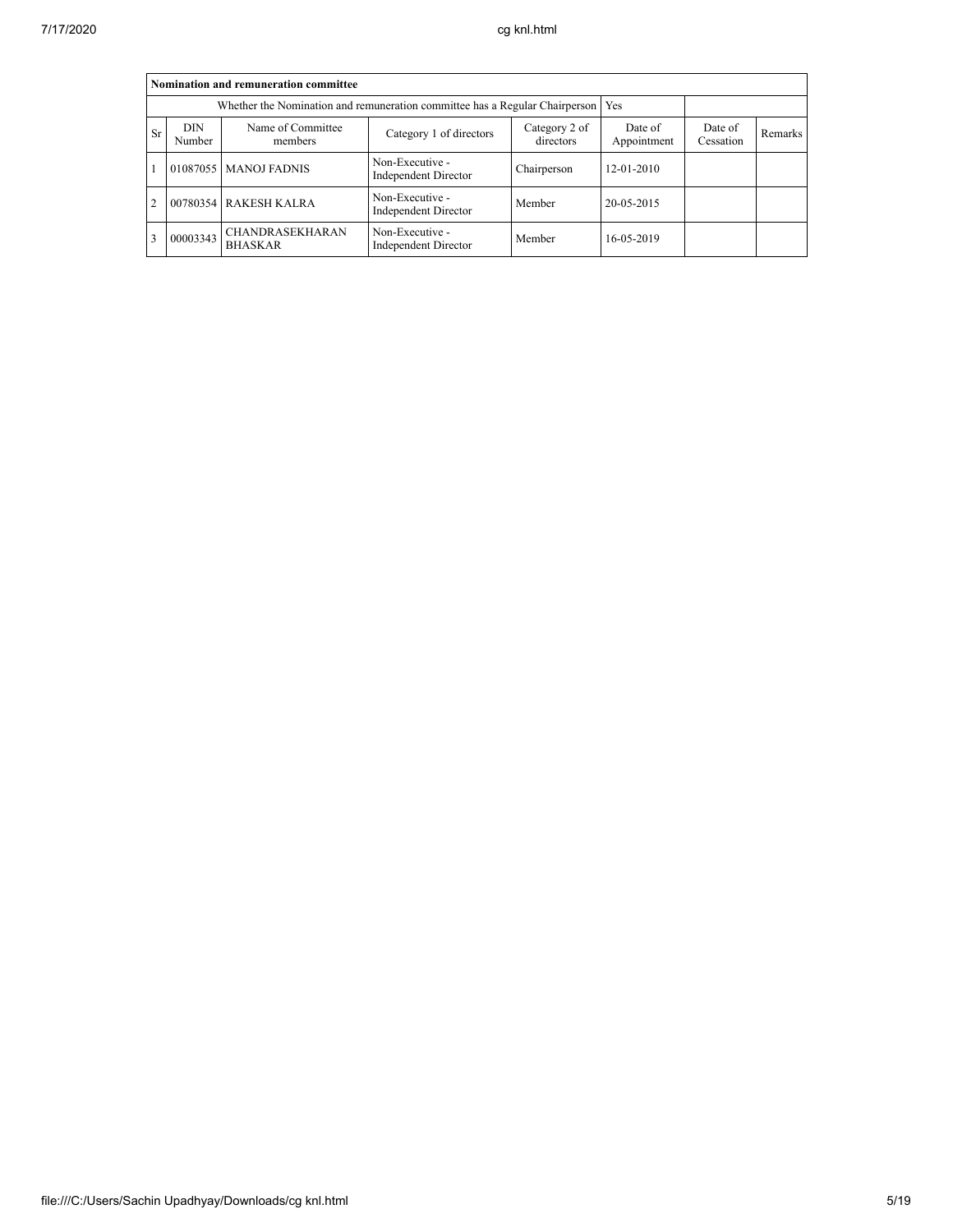|           | <b>Stakeholders Relationship Committee</b>                                                                                                                                 |                        |                                                    |             |            |  |  |  |  |  |  |
|-----------|----------------------------------------------------------------------------------------------------------------------------------------------------------------------------|------------------------|----------------------------------------------------|-------------|------------|--|--|--|--|--|--|
|           | Whether the Stakeholders Relationship Committee has a Regular Chairperson<br>Yes                                                                                           |                        |                                                    |             |            |  |  |  |  |  |  |
| <b>Sr</b> | <b>DIN</b><br>Name of Committee<br>Category 2 of<br>Date of<br>Date of<br>Category 1 of directors<br>Remarks<br>directors<br>Appointment<br>Number<br>Cessation<br>members |                        |                                                    |             |            |  |  |  |  |  |  |
|           |                                                                                                                                                                            | 00023632 Purnima Mehta | Non-Executive - Non<br><b>Independent Director</b> | Chairperson | 20-05-2015 |  |  |  |  |  |  |
| 2         | Non-Executive - Independent<br>01087055   MANOJ FADNIS<br>Member<br>12-01-2010<br>Director                                                                                 |                        |                                                    |             |            |  |  |  |  |  |  |
|           | 00023523<br>Member<br>12-01-2010<br>Shiv Singh Mehta<br><b>Executive Director</b>                                                                                          |                        |                                                    |             |            |  |  |  |  |  |  |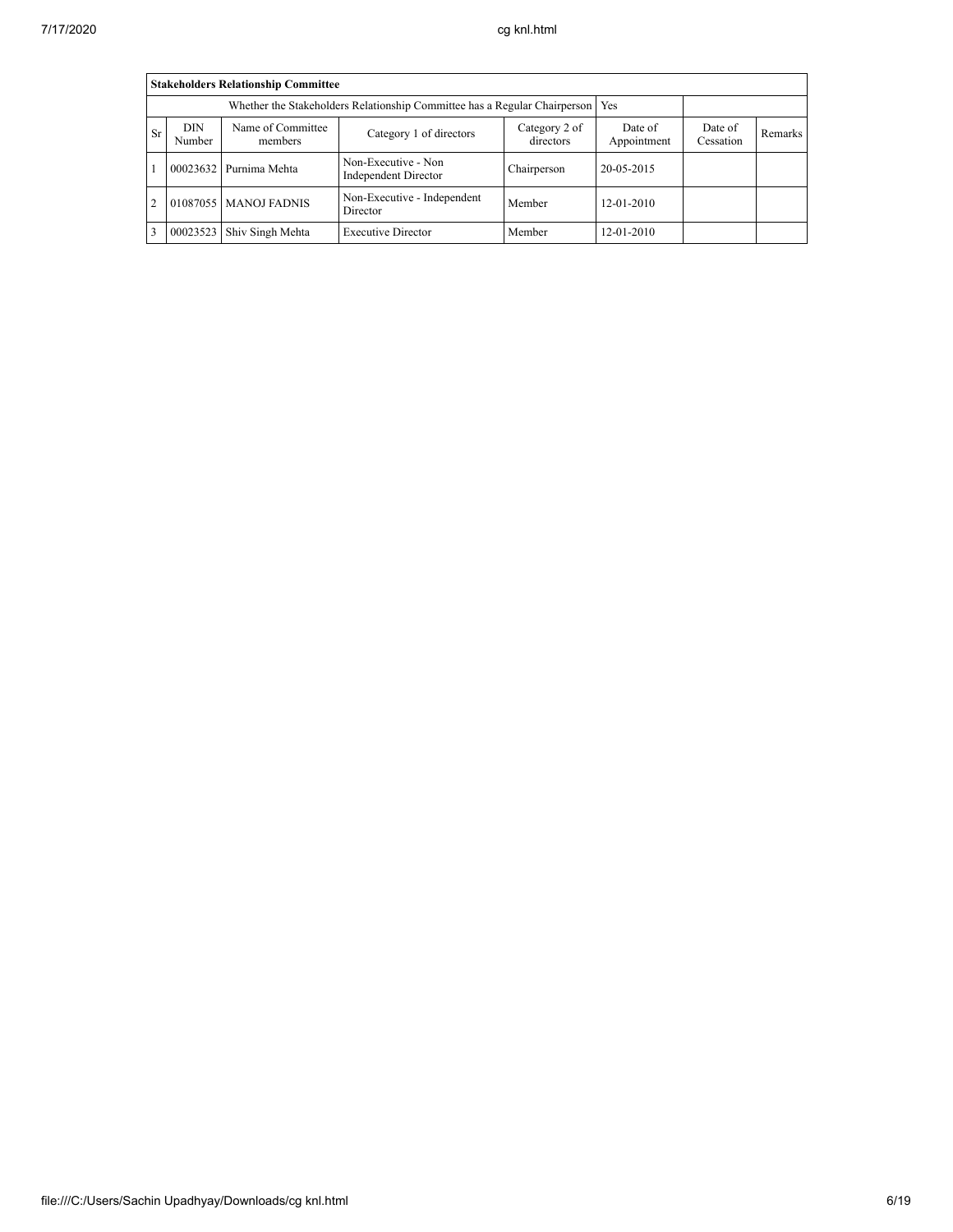|     | <b>Risk Management Committee</b> |                                                                 |                            |                            |                        |                      |                |  |  |  |  |
|-----|----------------------------------|-----------------------------------------------------------------|----------------------------|----------------------------|------------------------|----------------------|----------------|--|--|--|--|
|     |                                  | Whether the Risk Management Committee has a Regular Chairperson |                            |                            |                        |                      |                |  |  |  |  |
| -Sr | <b>DIN</b><br>Number             | Name of Committee<br>members                                    | Category 1 of<br>directors | Category 2 of<br>directors | Date of<br>Appointment | Date of<br>Cessation | <b>Remarks</b> |  |  |  |  |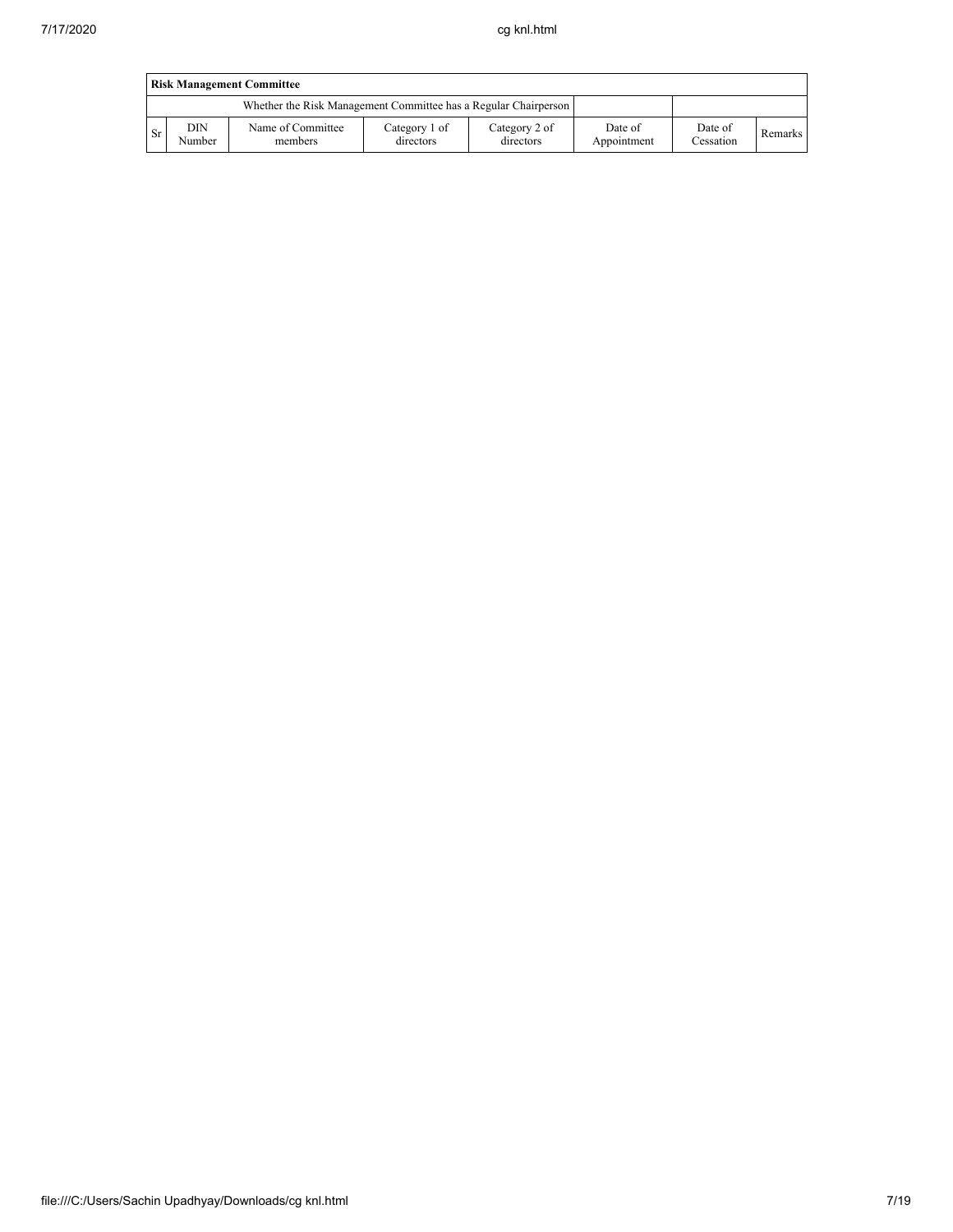|                                                                                                                                                                                         | <b>Corporate Social Responsibility Committee</b> |                                                                                 |                                             |             |            |  |  |  |  |  |  |
|-----------------------------------------------------------------------------------------------------------------------------------------------------------------------------------------|--------------------------------------------------|---------------------------------------------------------------------------------|---------------------------------------------|-------------|------------|--|--|--|--|--|--|
|                                                                                                                                                                                         |                                                  | Whether the Corporate Social Responsibility Committee has a Regular Chairperson |                                             | Yes         |            |  |  |  |  |  |  |
| <b>DIN</b><br>Name of Committee<br>Date of<br>Category 2 of<br>Date of<br><b>Sr</b><br>Category 1 of directors<br>Remarks<br>directors<br>Appointment<br>Number<br>Cessation<br>members |                                                  |                                                                                 |                                             |             |            |  |  |  |  |  |  |
|                                                                                                                                                                                         | 00023632                                         | Purnima Mehta                                                                   | Non-Executive - Non<br>Independent Director | Chairperson | 13-08-2014 |  |  |  |  |  |  |
|                                                                                                                                                                                         | 00023591                                         | <b>SAURABH SINGH</b><br><b>MEHTA</b>                                            | <b>Executive Director</b>                   | Member      | 13-08-2014 |  |  |  |  |  |  |
|                                                                                                                                                                                         | 00780354                                         | <b>RAKESH KALRA</b>                                                             | Non-Executive - Independent<br>Director     | Member      | 12-05-2016 |  |  |  |  |  |  |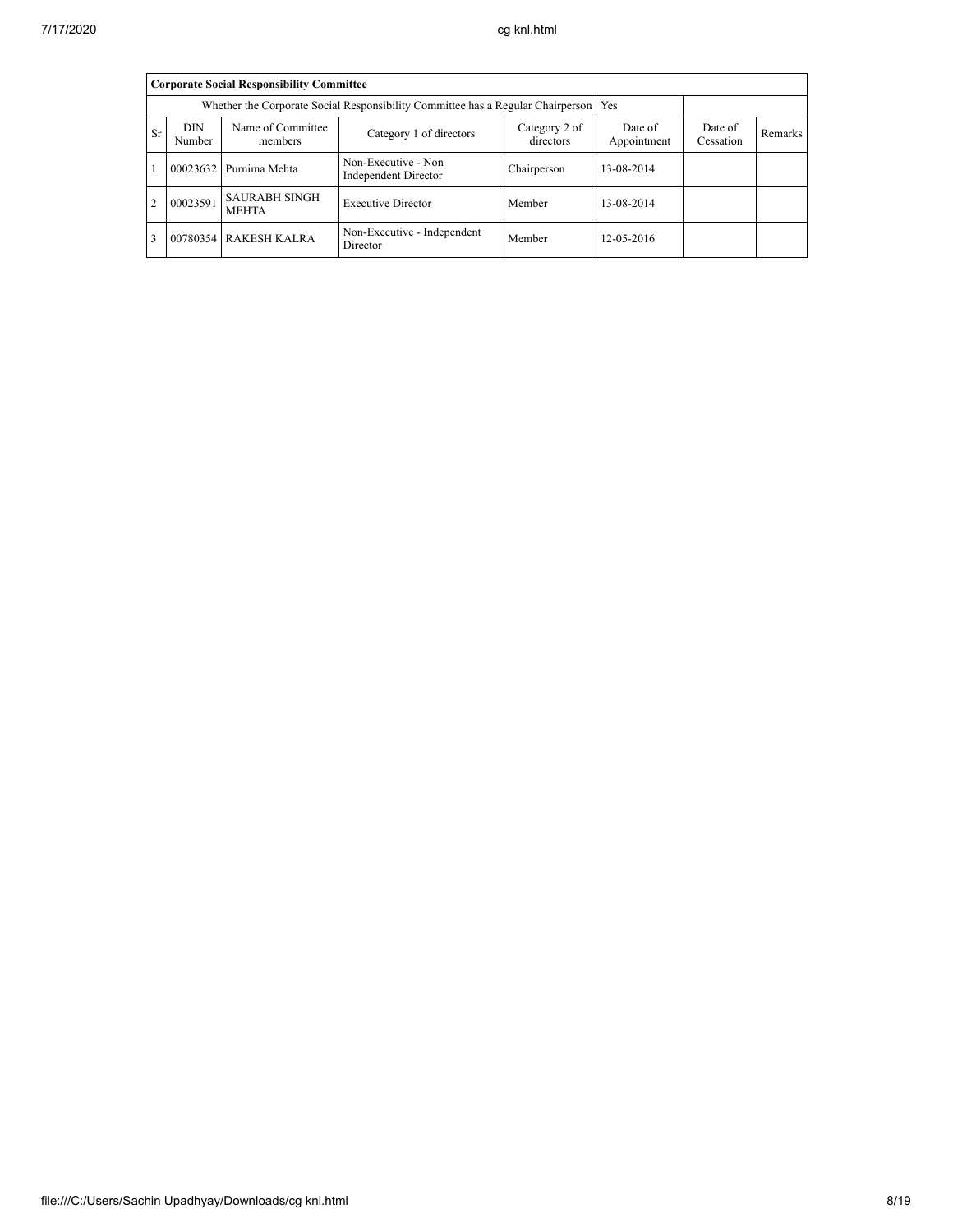| <b>Other Committee</b> |                                                                                                                         |  |  |  |  |  |  |  |
|------------------------|-------------------------------------------------------------------------------------------------------------------------|--|--|--|--|--|--|--|
|                        | Sr DIN Number Name of Committee members Name of other committee Category 1 of directors Category 2 of directors Remarks |  |  |  |  |  |  |  |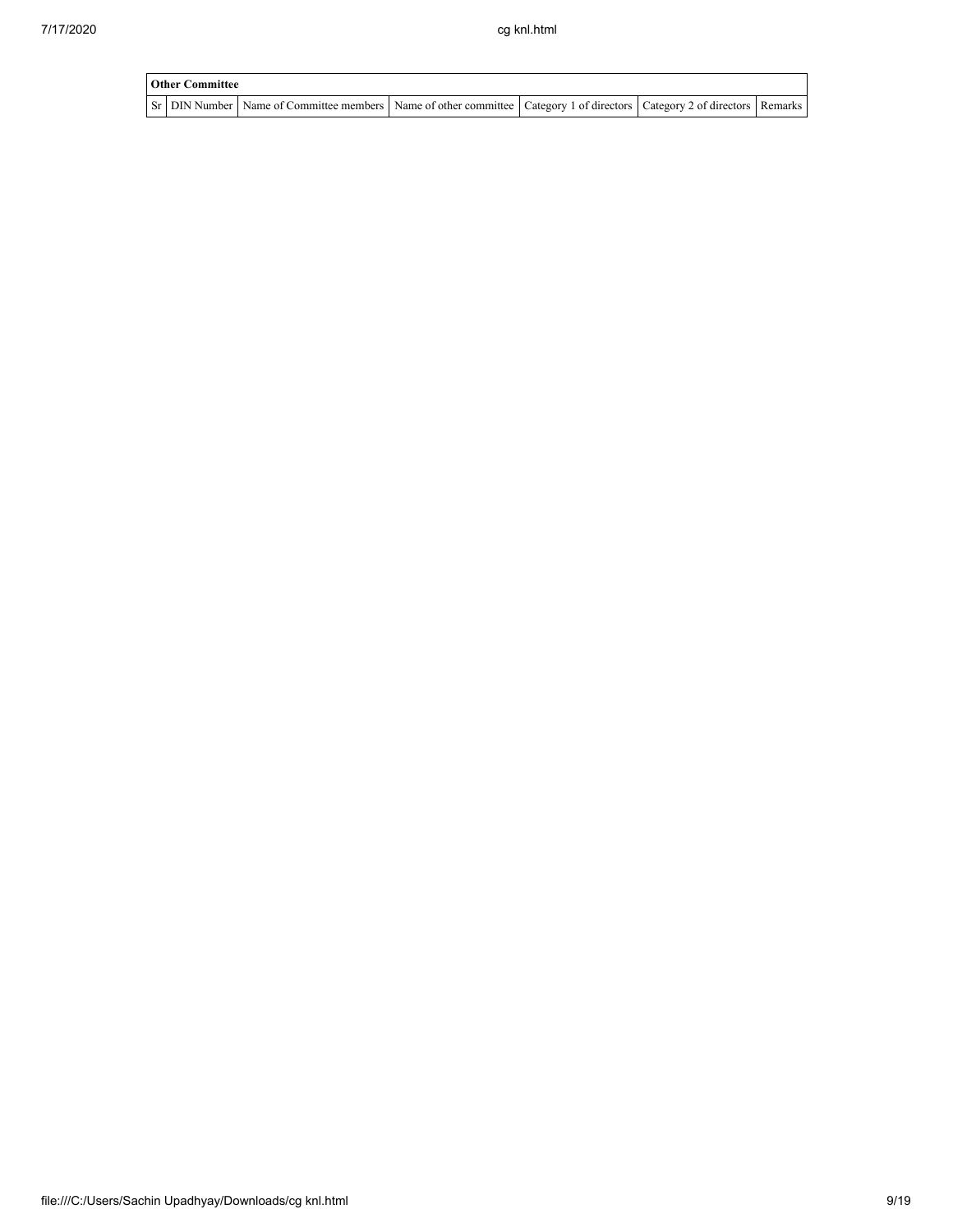|                   | <b>Annexure 1</b>                                                   |                                                             |                                                                   |                                       |                                                     |                                    |                                                           |  |  |  |
|-------------------|---------------------------------------------------------------------|-------------------------------------------------------------|-------------------------------------------------------------------|---------------------------------------|-----------------------------------------------------|------------------------------------|-----------------------------------------------------------|--|--|--|
| <b>Annexure 1</b> |                                                                     |                                                             |                                                                   |                                       |                                                     |                                    |                                                           |  |  |  |
|                   | <b>III. Meeting of Board of Directors</b>                           |                                                             |                                                                   |                                       |                                                     |                                    |                                                           |  |  |  |
|                   | Disclosure of notes on meeting of board of<br>directors explanatory |                                                             |                                                                   |                                       |                                                     |                                    |                                                           |  |  |  |
| Sr.               | $Date(s)$ of meeting<br>$(i f any)$ in the<br>previous quarter      | Date(s) of<br>meeting (if any)<br>in the current<br>quarter | Maximum gap between<br>any two consecutive (in<br>number of days) | Notes for<br>not<br>providing<br>Date | Whether<br>requirement of<br>Quorum met<br>(Yes/No) | Number of<br>Directors<br>present* | No. of Independent<br>Directors attending<br>the meeting* |  |  |  |
|                   | 27-01-2020                                                          |                                                             |                                                                   |                                       | Yes                                                 | 6                                  |                                                           |  |  |  |
| $\overline{2}$    |                                                                     | 29-06-2020                                                  | 153                                                               |                                       | Yes                                                 | 6                                  |                                                           |  |  |  |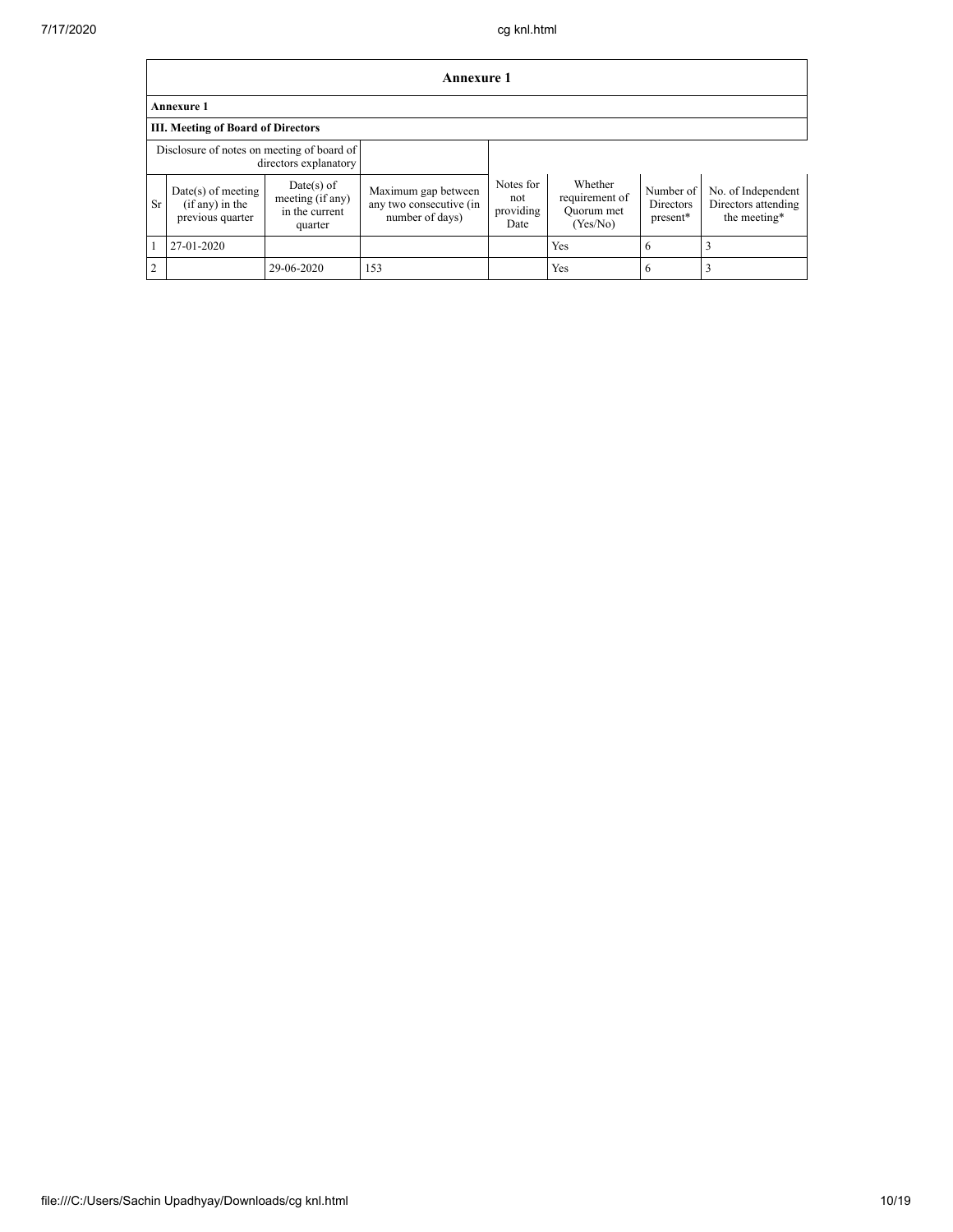|                | <b>Annexure 1</b>                                  |                                                                                                            |                                                                      |                                              |                                       |                                                        |                                       |                                                                        |  |  |
|----------------|----------------------------------------------------|------------------------------------------------------------------------------------------------------------|----------------------------------------------------------------------|----------------------------------------------|---------------------------------------|--------------------------------------------------------|---------------------------------------|------------------------------------------------------------------------|--|--|
|                | <b>IV. Meeting of Committees</b>                   |                                                                                                            |                                                                      |                                              |                                       |                                                        |                                       |                                                                        |  |  |
|                |                                                    |                                                                                                            |                                                                      |                                              |                                       |                                                        |                                       |                                                                        |  |  |
| Sr             | Name of<br>Committee                               | $Date(s)$ of meeting (Enter<br>dates of Previous quarter and<br>Current quarter in<br>chronological order) | Maximum gap<br>between any two<br>consecutive (in<br>number of days) | Name of<br>other<br>committee                | Reson for<br>not<br>providing<br>date | Whether<br>requirement<br>of Quorum<br>met<br>(Yes/No) | Number<br>of<br>Directors<br>present* | No. of<br>Independent<br><b>Directors</b><br>attending the<br>meeting* |  |  |
| $\mathbf{1}$   | Audit<br>Committee                                 | 27-01-2020                                                                                                 |                                                                      |                                              |                                       | <b>Yes</b>                                             | 3                                     | 2                                                                      |  |  |
| $\overline{2}$ | Audit<br>Committee                                 | 29-06-2020                                                                                                 | 153                                                                  |                                              |                                       | Yes                                                    | 3                                     | 2                                                                      |  |  |
| 3              | Corporate<br>Social<br>Responsibility<br>Committee | 27-01-2020                                                                                                 |                                                                      |                                              |                                       | Yes                                                    | 3                                     |                                                                        |  |  |
| $\overline{4}$ | Other<br>Committee                                 | 27-01-2020                                                                                                 |                                                                      | Independent<br><b>Directors</b><br>Committee |                                       | <b>Yes</b>                                             | 3                                     | 3                                                                      |  |  |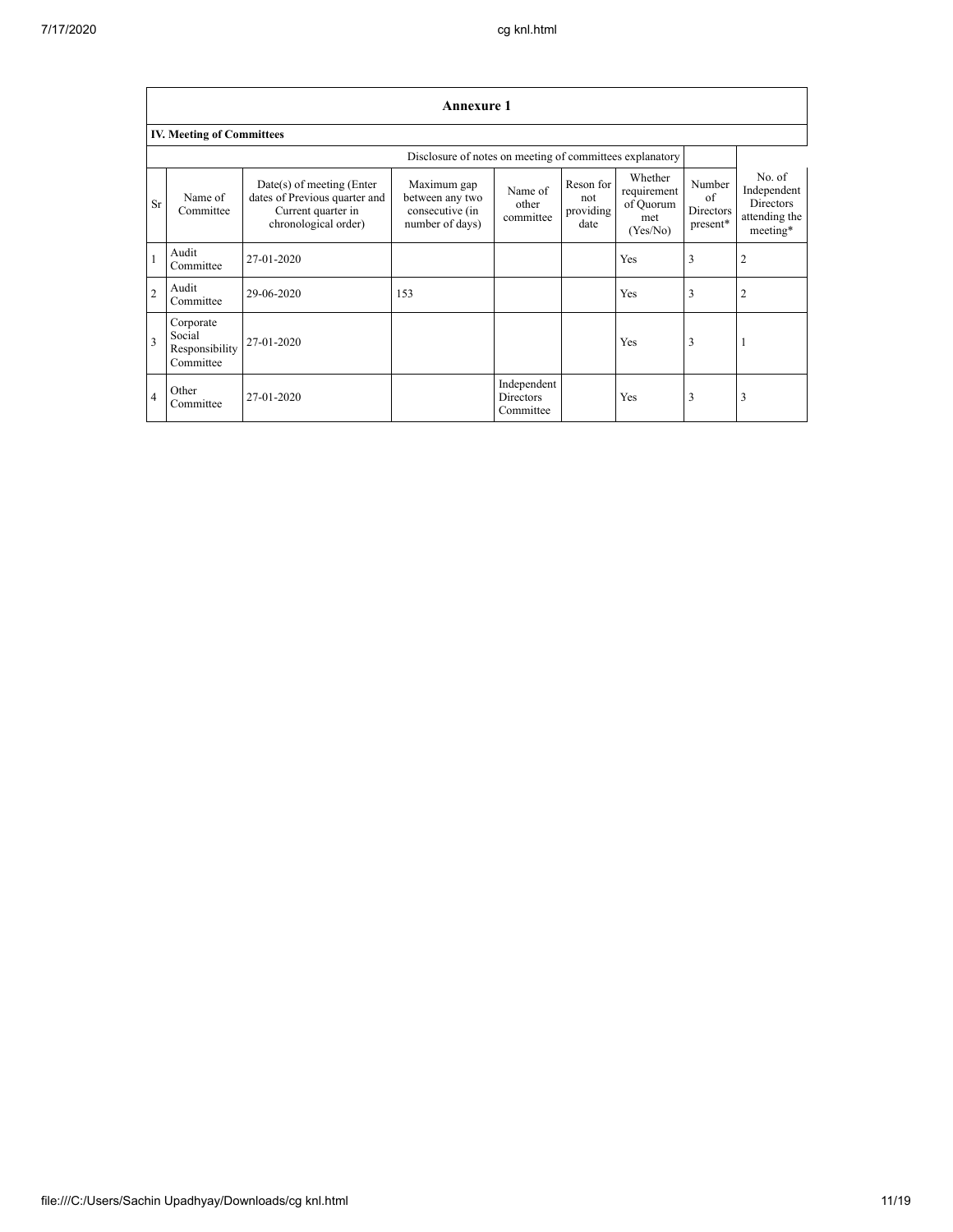|                                      | Annexure 1                                                                                                |                                  |                                                                    |  |  |
|--------------------------------------|-----------------------------------------------------------------------------------------------------------|----------------------------------|--------------------------------------------------------------------|--|--|
| <b>V. Related Party Transactions</b> |                                                                                                           |                                  |                                                                    |  |  |
| <b>Sr</b>                            | Subject                                                                                                   | Compliance status<br>(Yes/No/NA) | If status is "No" details of non-<br>compliance may be given here. |  |  |
|                                      | Whether prior approval of audit committee obtained                                                        | Yes                              |                                                                    |  |  |
| 2                                    | Whether shareholder approval obtained for material RPT                                                    | NA                               |                                                                    |  |  |
| 3                                    | Whether details of RPT entered into pursuant to omnibus approval<br>have been reviewed by Audit Committee | Yes                              |                                                                    |  |  |
|                                      | Disclosure of notes on related party transactions                                                         | Textual Information(1)           |                                                                    |  |  |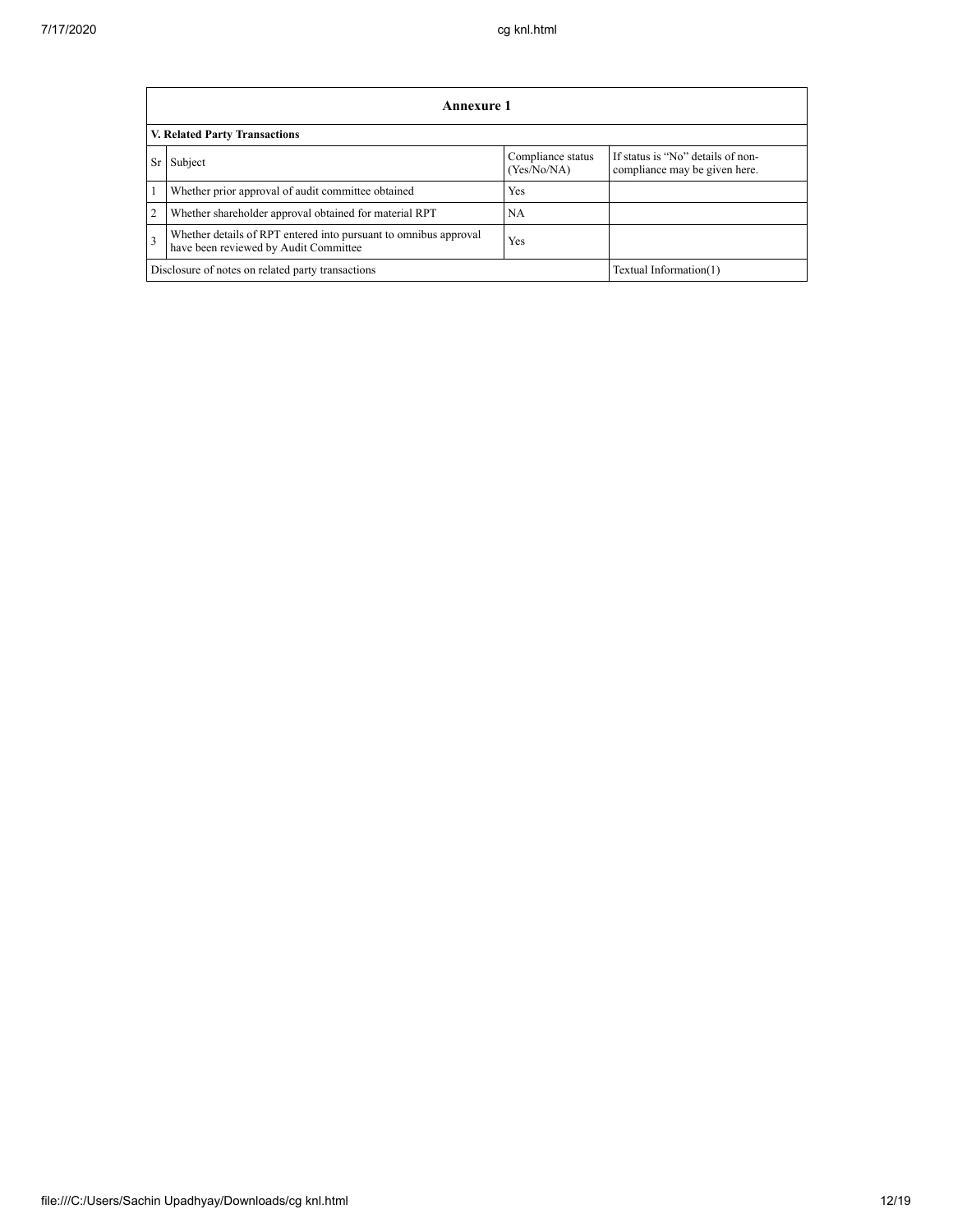### **Text Block**

# Textual Information(1)

Kriti Nutrients Ltd. RPT for 1st April, 2020 to 30th June, 2020

| Sr.<br>No.              | Nature of<br>Transaction                          | Subsidiary | Key<br>Management<br>Personnel | Relatives of<br>Key<br>Management<br>Personnel | Companies/entities under<br>the control of Key<br>Management Personnel |
|-------------------------|---------------------------------------------------|------------|--------------------------------|------------------------------------------------|------------------------------------------------------------------------|
| 1                       | Remuneration                                      | Nill       | 10.46                          | Nill                                           | Nill                                                                   |
| $\overline{2}$          | Sales of export<br>scheme incentive<br>License    | Nill       | Nill                           | Nill                                           | 13.6                                                                   |
| $\overline{\mathbf{3}}$ | Purchase of export<br>scheme incentive<br>License | Nill       | Nill                           | Nill                                           | Nill                                                                   |
| $\overline{4}$          | Sale of Consumable<br>Items                       | Nill       | Nill                           | Nill                                           | Nill                                                                   |
| 5                       | Purchase of<br>Consumable Items                   | Nill       | Nill                           | Nill                                           | 3.1                                                                    |
| 6                       | Purchase of<br>Machinery                          | Nill       | Nill                           | Nill                                           | Nill                                                                   |
|                         | <b>Unsecured Loan</b>                             |            |                                |                                                |                                                                        |
| Given Nill              |                                                   | Nill       | Nill                           | 400                                            |                                                                        |
| <b>Taken</b> Nill       |                                                   | Nill       | Nill                           | Nill                                           |                                                                        |
| $\overline{\mathbf{8}}$ | Interest Given                                    | Nill       | Nill                           | Nill                                           | Nill                                                                   |
| 9                       | <b>Interest Taken</b>                             | Nill       | Nill                           | Nill                                           | 29.21                                                                  |
| 10                      | <b>Rent Paid</b>                                  | Nill       | 0.07                           | Nill                                           | Nill                                                                   |
| $\overline{11}$         | <b>CSR</b> Expenses                               | Nill       | Nill                           | Nill                                           | Nill                                                                   |
| $\overline{12}$         | Travelling Expenses Nill                          |            | Nill                           | Nill                                           | Nill                                                                   |
| 13                      | Director Sitting Fees Nill                        |            | 0.21                           | Nill                                           | Nill                                                                   |
|                         |                                                   |            |                                |                                                |                                                                        |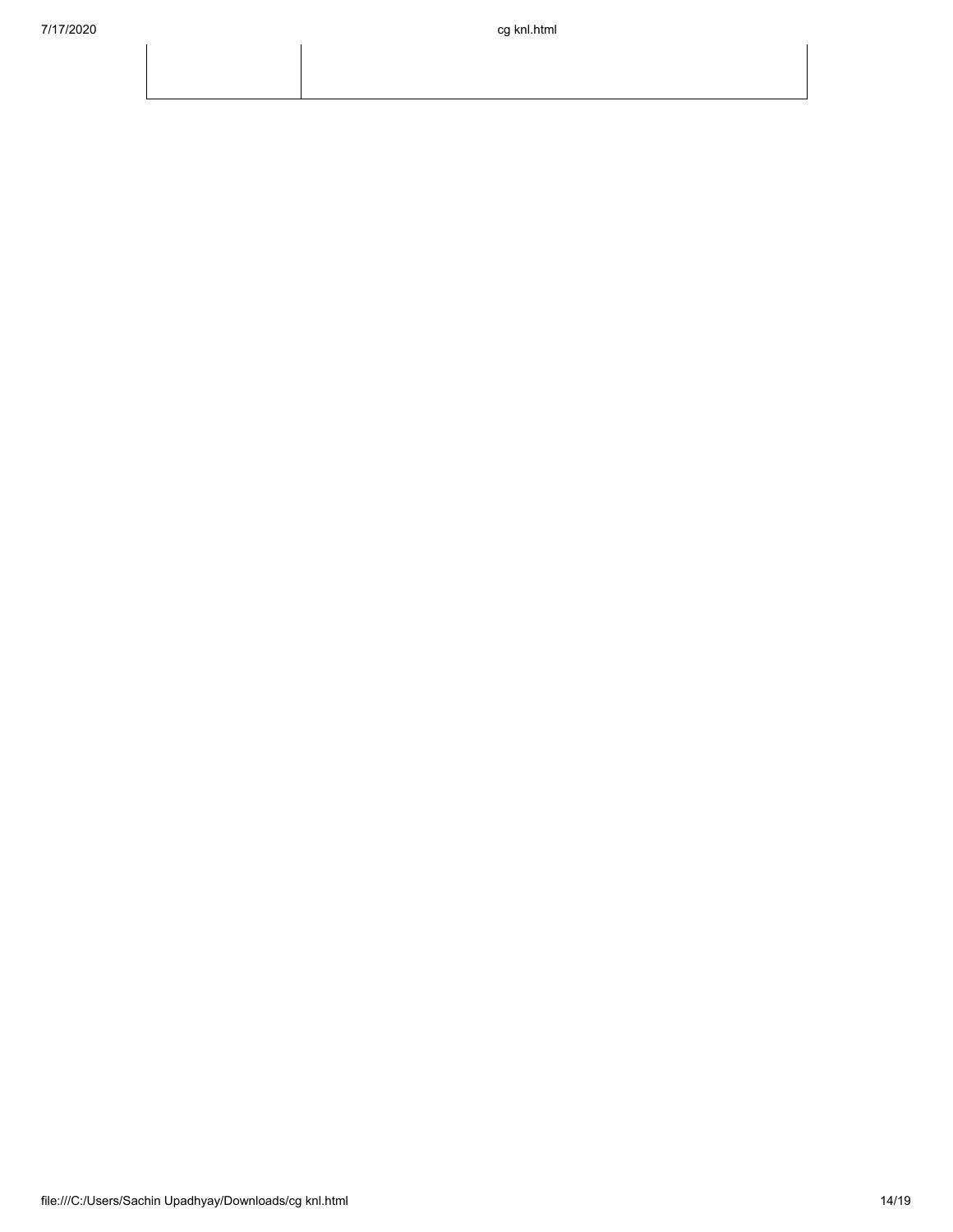|                | <b>Annexure 1</b>                                                                                                                                                                                               |                               |  |  |  |
|----------------|-----------------------------------------------------------------------------------------------------------------------------------------------------------------------------------------------------------------|-------------------------------|--|--|--|
|                | <b>VI.</b> Affirmations                                                                                                                                                                                         |                               |  |  |  |
| Sr             | Subject                                                                                                                                                                                                         | Compliance<br>status (Yes/No) |  |  |  |
| 1              | The composition of Board of Directors is in terms of SEBI (Listing obligations and disclosure requirements)<br>Regulations, 2015                                                                                | Yes                           |  |  |  |
| $\overline{2}$ | The composition of the following committees is in terms of SEBI(Listing obligations and disclosure requirements)<br>Regulations, 2015 a. Audit Committee                                                        | Yes                           |  |  |  |
| 3              | The composition of the following committees is in terms of SEBI(Listing obligations and disclosure requirements)<br>Regulations, 2015. b. Nomination & remuneration committee                                   | Yes                           |  |  |  |
| $\overline{4}$ | The composition of the following committees is in terms of SEBI(Listing obligations and disclosure requirements)<br>Regulations, 2015. c. Stakeholders relationship committee                                   | Yes                           |  |  |  |
| $\varsigma$    | The composition of the following committees is in terms of SEBI(Listing obligations and disclosure requirements)<br>Regulations, 2015. d. Risk management committee (applicable to the top 500 listed entities) | <b>NA</b>                     |  |  |  |
| 6              | The committee members have been made aware of their powers, role and responsibilities as specified in SEBI<br>(Listing obligations and disclosure requirements) Regulations, 2015.                              | Yes                           |  |  |  |
| $\overline{7}$ | The meetings of the board of directors and the above committees have been conducted in the manner as specified in<br>SEBI (Listing obligations and disclosure requirements) Regulations, 2015.                  | Yes                           |  |  |  |
| 8              | This report and/or the report submitted in the previous quarter has been placed before Board of Directors.                                                                                                      | <b>Yes</b>                    |  |  |  |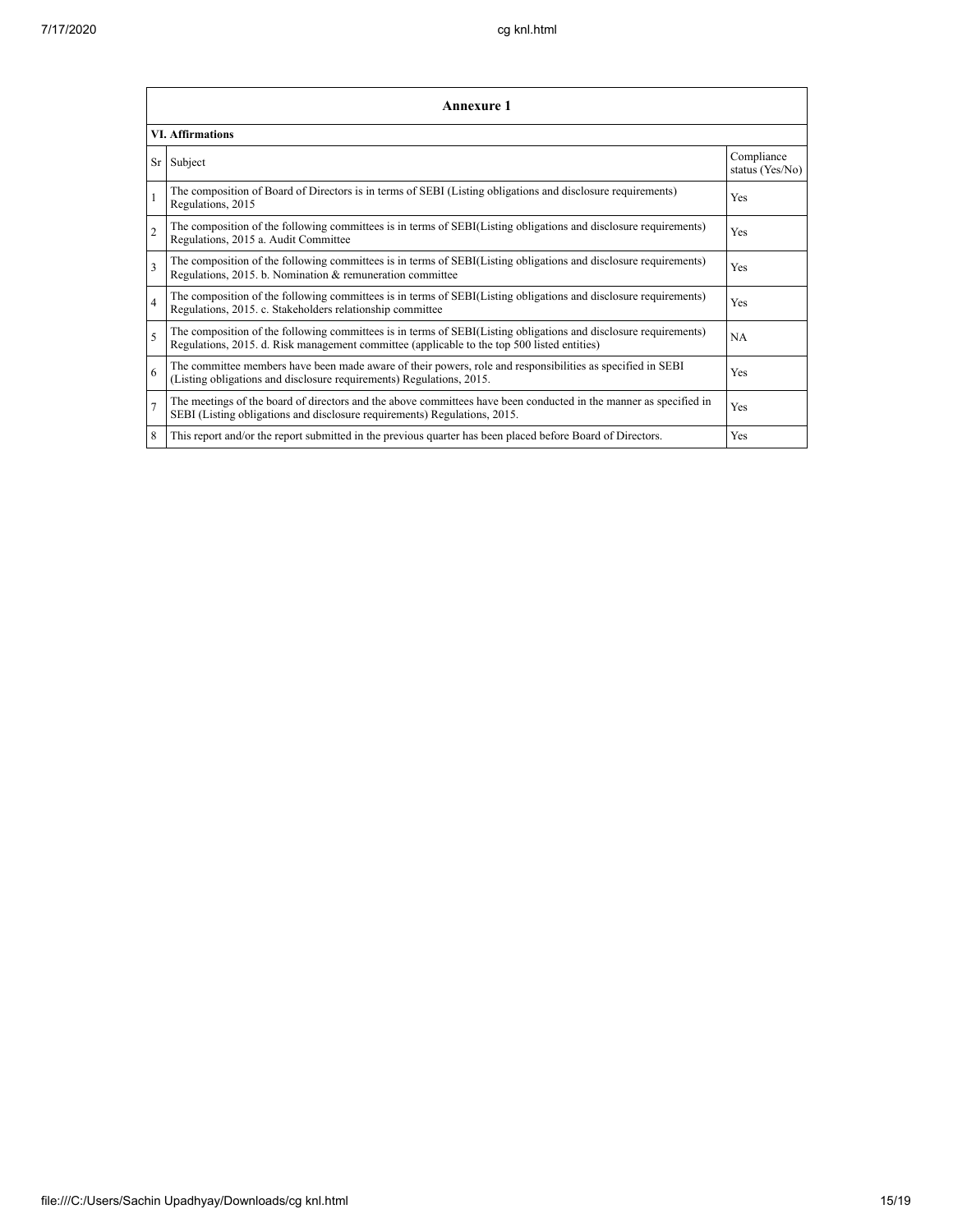| <b>Annexure 1</b> |                   |                          |  |
|-------------------|-------------------|--------------------------|--|
| - Sr              | Subject           | Compliance status        |  |
|                   | Name of signatory | Shiv Singh Mehta         |  |
|                   | Designation       | <b>Managing Director</b> |  |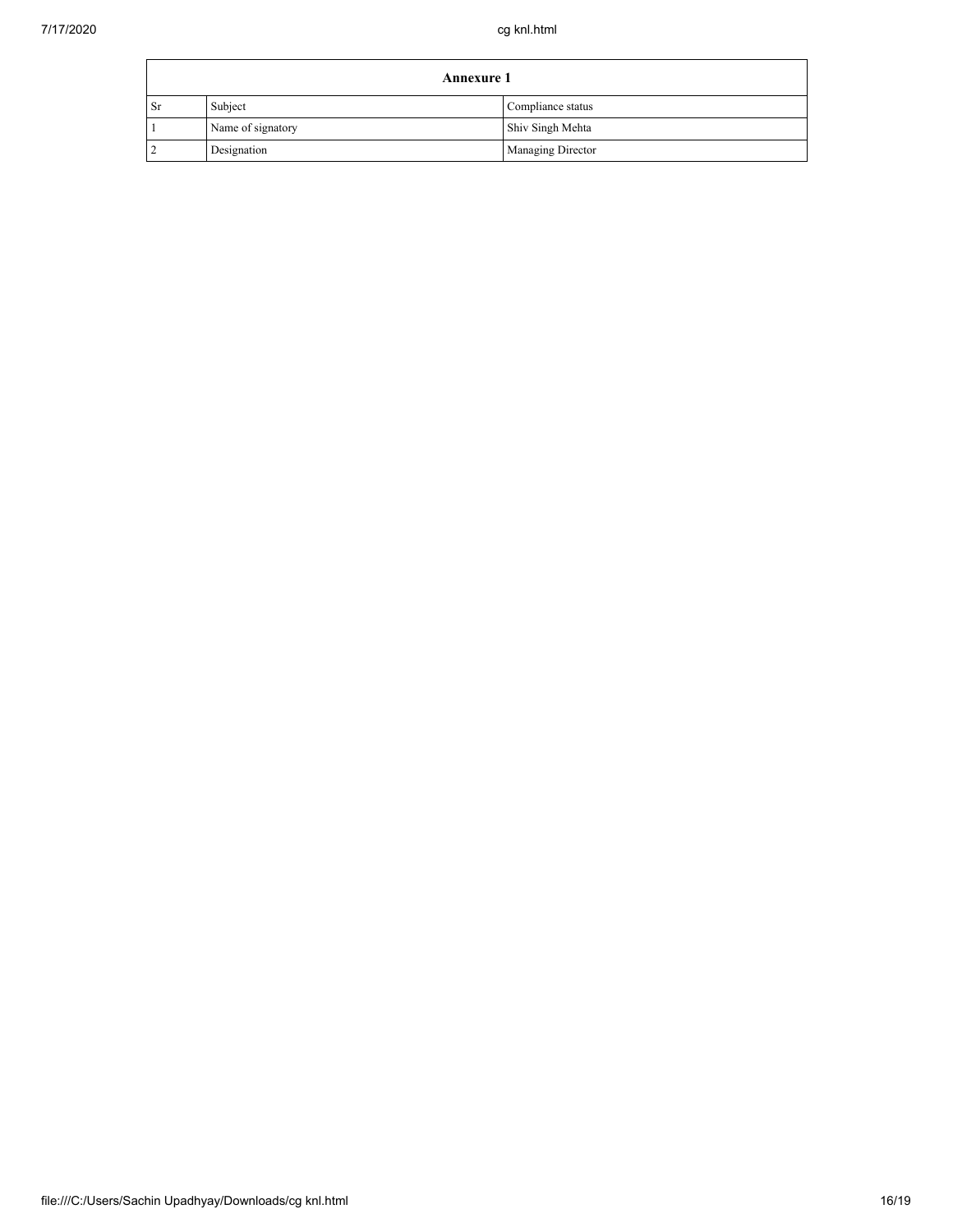**Text Block**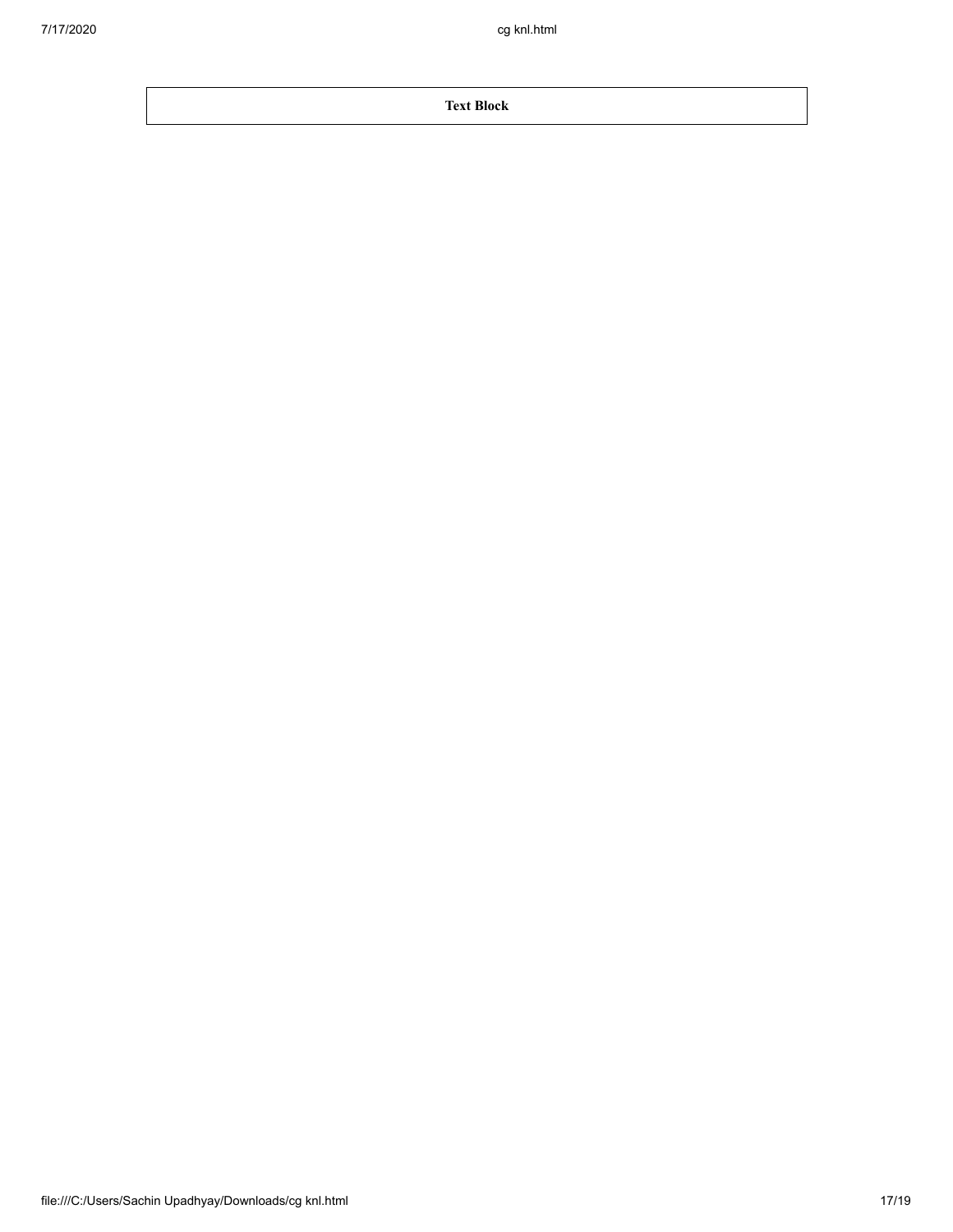| <b>Signatory Details</b> |                   |  |
|--------------------------|-------------------|--|
| Name of signatory        | Shiv Singh Mehta  |  |
| Designation of person    | Managing Director |  |
| Place                    | Indore            |  |
| Date                     | 13-07-2020        |  |